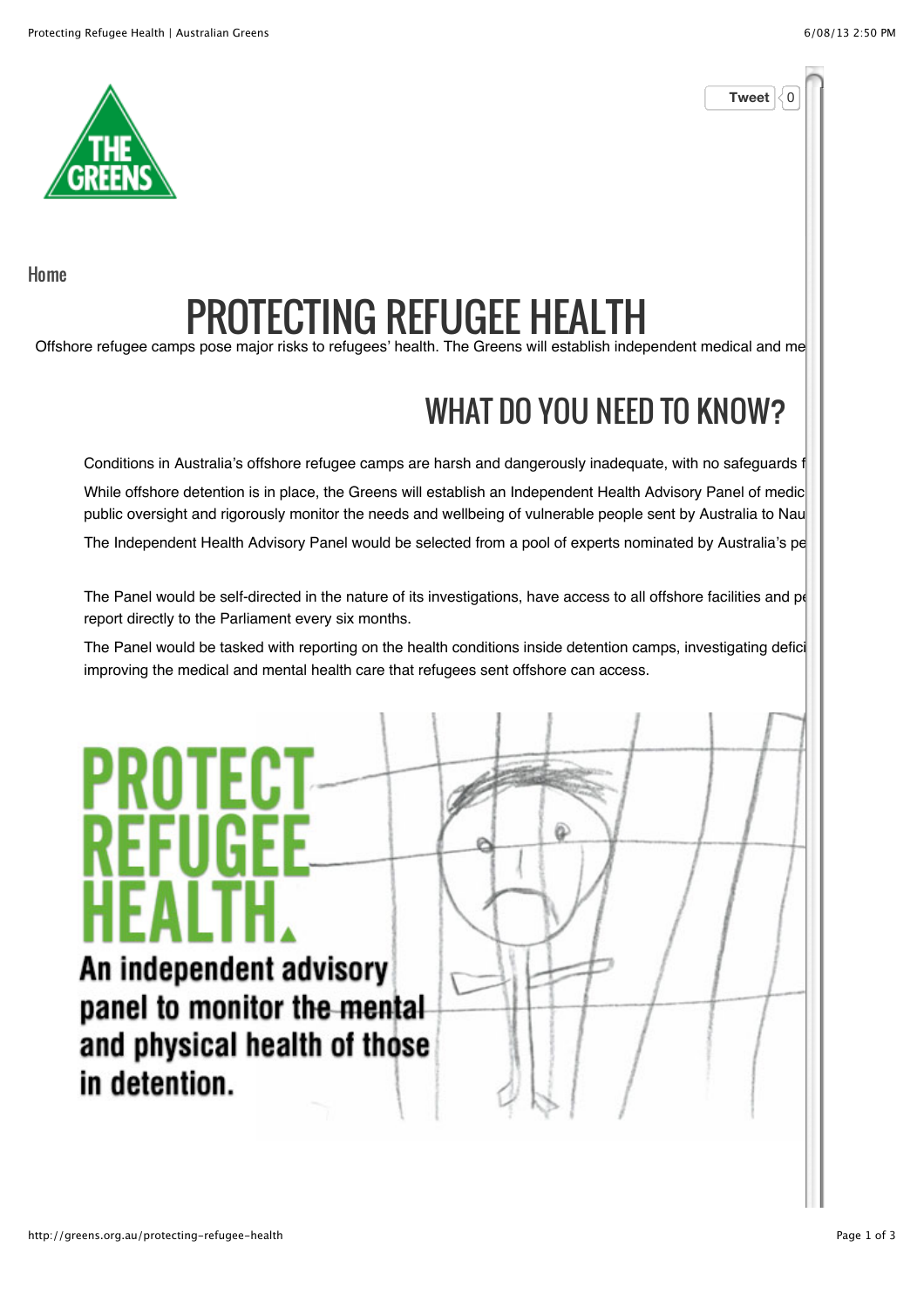### >REFUGEE HEALTH AND WELLBEING

The old parties are risking the health and wellbeing of thousands of refugees, including children, by  $\oint$ and Papua New Guinea. A caring nation looks after people fleeing persecution and their physical and

In the rush to set up cruel detention camps and slum cities, there is no plan for independent oversight are committed to dumping all refugees who come by boat out-of-sight, out-of-mind in the poorest nat medical and mental health needs.

Reports from whistle-blowers and the UNHCR already tell us that conditions in the camps are harsh transparency about what is happening in Australia's name.

# > SAFEGUARDING THE HEALTH OF PEOPLE IN AUSTRALIA

The Australian Greens want to put a stop to offshore detention altogether. But while it is in place, Au health and wellbeing of refugees we send to detention camps. There must be special oversight of the traumatised people.

The Greens will establish an independent panel of medical and mental health experts to provide tran the needs and wellbeing of vulnerable people sent by Australia to Nauru and PNG.

The Independent Health Advisory Panel would:

be selected from a pool of experts nominated by Australia's peak medical, psychiatric and psychological bodie be self-directed in the nature of their investigations;

have access to all offshore facilities and personnel;

be independent of the Minister and report directly to the Parliament every six months.

The Panel would be tasked with reporting on the health conditions inside detention camps, investigation recommendations for improving the medical and mental health care that refugees sent offshore can

# > FAILING REFUGEES' WELLBEING IS FAILING OUR DUTY (

The boat voyage that brings refugees to our shores seeking sanctuary is the last stage in a long and experiences and long periods in unsafe conditions, the physical and mental health needs of refugees means that refugees in detention need access to comprehensive, modern health care facilities and  $\epsilon$ 

We have already seen numerous reports of the damage caused to adults and children by detention i Australian mainland. Each report is more worrying that the last, highlighting serious problems with th in detention.<sup>i</sup> The history of personal trauma, the hot and steamy conditions, the limited resources in  $\Box$ the remoteness and the high levels of distress about the future, all add up to a dangerously difficult e wellbeing of refugees.

Australia is raiding our foreign aid budget to spend over \$8 billion on offshore asylum seeker management, and is outsourcing basic medical care to